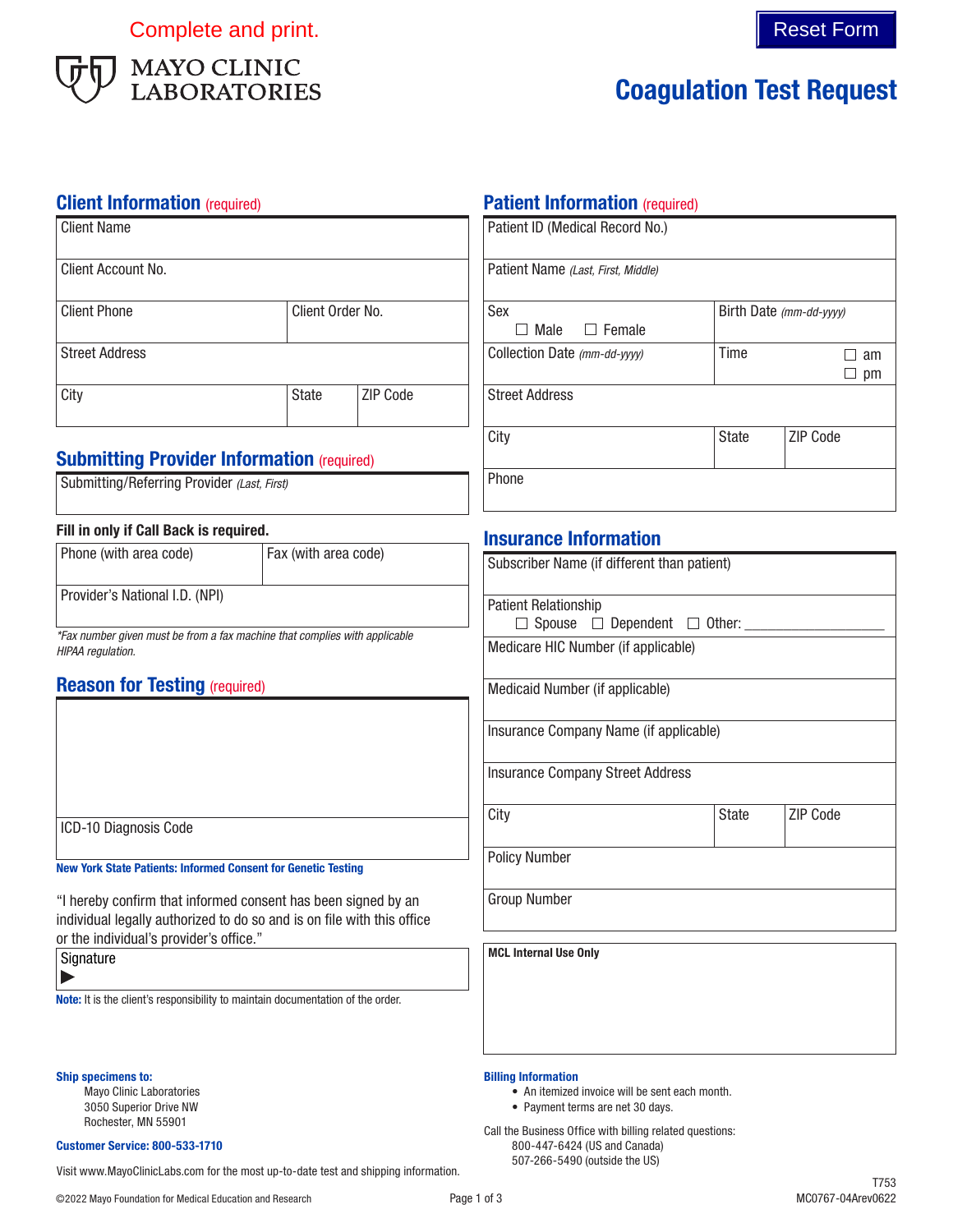## **Patient Information (required)**

| Patient ID (Medical Record No.)    | Client Account No. |
|------------------------------------|--------------------|
| Patient Name (Last, First, Middle) | Client Order No.   |
| Birth Date (mm-dd-yyyy)            |                    |

|                         | <b>SPECIAL COAGULATION PROFILES</b>                                                   | $\Box$ PSTF             | Protein S Antigen,                                     |
|-------------------------|---------------------------------------------------------------------------------------|-------------------------|--------------------------------------------------------|
|                         | $\Box$ ADM13 ADAMTS13 Activity and Inhibitor Profile,                                 | $\Box$ RTSC             | Reptilase Time, Pla                                    |
|                         | Plasma                                                                                | $\Box$ TTSC             | Thrombin Time (B)                                      |
|                         | $\Box$ ALBLD Bleeding Diathesis Profile, Limited, Plasma                              | $\Box$ VWACT            | von Willebrand Fa                                      |
| $\Box$ CH8BP            | Chromogenic Factor VIII Inhibitor Bethesda<br>Profile, Plasma                         | $\Box$ VWAG             | von Willebrand Fa                                      |
| $\Box$ ADIC             | Disseminated Intravascular Coagulation/<br>Intravascular Coagulation and Fibrinolysis | $\Box$ VWFMS            | von Willebrand Fa<br>Plasma                            |
|                         | (DIC/ICF) Profile, Plasma                                                             | $\square$ vwd8b         | von Willebrand Dis<br>(Subtype Normand                 |
|                         | □ ALUPP Lupus Anticoagulant Profile, Plasma                                           |                         |                                                        |
|                         | □ APROL Prolonged Clot Time Profile, Plasma                                           |                         | <b>HEREDITARY THROMBOP</b>                             |
|                         | $\Box$ AATHR Thrombophilia Profile, Plasma and Whole<br><b>Blood</b>                  | <b>Profiles</b>         |                                                        |
|                         | $\Box$ AVWPR von Willebrand Disease Profile, Plasma                                   |                         | AATHR Thrombophilia Pro<br>Plasma and Whole            |
|                         | <b>SPECIAL COAGULATION TESTS</b>                                                      |                         | $\Box$ APCRR Activated Protein (<br>to Factor V Leiden |
|                         | <b>Coagulation Factor Activity Testing</b>                                            | <b>Individual Tests</b> |                                                        |
| $\Box$ F_2              | Coaquiation Factor II Activity Assay, Plasma                                          |                         | □ APCRV Activated Protein (                            |
| $\Box$ FACTV            | Coagulation Factor V Activity Assay, Plasma                                           |                         | Plasma                                                 |
| $\Box$ F_7              | Coaqulation Factor VII Activity Assay, Plasma                                         | $\Box$ CFX              | Protein C Activity,                                    |
| $\square$ F8A           | Coagulation Factor VIII Activity Assay,                                               | $\Box$ PCAG             | Protein C Antigen,                                     |
|                         | Plasma                                                                                | $\square$ S FX          | Protein S Activity,                                    |
| $\Box$ F_9              | Coagulation Factor IX Activity Assay, Plasma                                          | $\Box$ PSTF             | Protein S Antigen,                                     |
| $\Box$ F_10             | Coagulation Factor X Activity Assay, Plasma                                           | $\Box$ atte             | Antithrombin Activ                                     |
|                         |                                                                                       |                         |                                                        |
| $\Box$ F_11             | Coagulation Factor XI Activity Assay, Plasma                                          | $\Box$ atti             | Antithrombin Antic                                     |
| $\Box$ F_12             | Coagulation Factor XII Activity Assay, Plasma                                         |                         |                                                        |
|                         | <b>Coaquiation Factor Inhibitor Profiles</b>                                          |                         | <b>ACQUIRED THROMBOPHII</b>                            |
| $\Box$ 2INHE            | Factor II Inhibitor Evaluation, Plasma                                                | <b>Profiles</b>         |                                                        |
| $\Box$ 5 INHE           | Factor V Inhibitor Evaluation, Plasma                                                 |                         | $\Box$ ALUPP Lupus Anticoagula                         |
| $\Box$ 7 $\Box$         | Factor VII Inhibitor Evaluation, Plasma                                               | $\Box$ ADM13            | <b>ADAMTS13 Activit</b><br>Plasma                      |
| $\Box$ 8 NHE            | Factor VIII Inhibitor Evaluation, Plasma                                              | <b>Individual Tests</b> |                                                        |
| $\Box$ 9 INHE           | Factor IX Inhibitor Evaluation, Plasma                                                |                         | $\Box$ B2GMG Beta-2 Glycoprote                         |
| $\Box$ 10 NE            | Factor X Inhibitor Evaluation, Plasma                                                 |                         | IgG and IgM, Seru                                      |
| $\Box$ 11INE            | Factor XI Inhibitor Evaluation, Plasma                                                |                         | $\Box$ CLPMG Phospholipid (Card                        |
| <b>Individual Tests</b> |                                                                                       |                         | IgG and IgM, Seru                                      |
|                         | $\Box$ APCRV Activated Protein C Resistance V (APCRV),<br>Plasma                      | $\Box$ DRVI1            | <b>Dilute Russell Vipe</b><br>with Reflex, Plasm       |
| $\Box$ A2PI             | Alpha-2 Plasmin Inhibitor, Plasma                                                     | $\Box$ HITIG            | Heparin-PF4 IgG A                                      |
| $\square$ atth          | Antithrombin Activity, Plasma                                                         |                         | <b>BLEEDING DISORDERS</b>                              |
| $\Box$ ATTI             | Antithrombin Antigen, Plasma                                                          | <b>Profiles</b>         |                                                        |
| $\Box$ FXCH             | Coagulation Factor X Chromogenic Activity<br>Assay, Plasma                            |                         | $\Box$ ALBLD Bleeding Diathesis                        |
| $\Box$ hitig            | Heparin-PF4 IgG Antibody, Serum                                                       |                         | □ APROL Prolonged Clot Tin                             |
| $\Box$ PAI1             | Plasminogen Activator Inhibitor Antigen,                                              |                         | $\Box$ AVWPR von Willebrand Dis                        |
|                         | Plasma                                                                                |                         | <b>Esoteric Platelet Testing</b>                       |
| $\Box$ CFX              | Protein C Activity, Plasma                                                            | $\square$ PTEM          | <b>Platelet Transmiss</b>                              |
| $\Box$ PCAG             | Protein C Antigen, Plasma                                                             | $\Box$ PLAFL            | Study, Whole Bloo<br><b>Platelet Surface G</b>         |

| $\square$ PSTF          | Protein S Antigen, Plasma                                                                          |
|-------------------------|----------------------------------------------------------------------------------------------------|
| $\Box$ RTSC             | Reptilase Time, Plasma                                                                             |
| $\square$ TTSC          | Thrombin Time (Bovine), Plasma                                                                     |
| $\Box$ VWACT            | von Willebrand Factor Activity, Plasma                                                             |
|                         | □ VWAG von Willebrand Factor Antigen, Plasma                                                       |
|                         | □ VWFMS von Willebrand Factor Multimer Analysis,<br>Plasma                                         |
| $\square$ vwd8b         | von Willebrand Disease 2N<br>(Subtype Normandy), Plasma                                            |
|                         | <b>HEREDITARY THROMBOPHILIA</b>                                                                    |
| <b>Profiles</b>         |                                                                                                    |
|                         | $\Box$ AATHR Thrombophilia Profile,<br>Plasma and Whole Blood                                      |
|                         | $\Box$ APCRR Activated Protein C Resistance V, with Reflex<br>to Factor V Leiden, Blood and Plasma |
| <b>Individual Tests</b> |                                                                                                    |
|                         | $\Box$ APCRV Activated Protein C Resistance V (APCRV),<br>Plasma                                   |
| $\Box$ CFX              | Protein C Activity, Plasma                                                                         |
| $\Box$ PCAG             | Protein C Antigen, Plasma                                                                          |
| $\square$ S_FX          | Protein S Activity, Plasma                                                                         |
| $\square$ PSTF          | Protein S Antigen, Plasma                                                                          |
| $\square$ attf          | Antithrombin Activity, Plasma                                                                      |
| $\Box$ atti             | Antithrombin Antigen, Plasma                                                                       |
|                         | <b>ACQUIRED THROMBOPHILIA</b>                                                                      |
| <b>Profiles</b>         |                                                                                                    |
|                         | □ ALUPP Lupus Anticoagulant Profile, Plasma                                                        |
| $\Box$ ADM13            | ADAMTS13 Activity and Inhibitor Profile,                                                           |
|                         | Plasma                                                                                             |
| <b>Individual Tests</b> |                                                                                                    |
| $\Box$ B2GMG            | Beta-2 Glycoprotein 1 Antibodies,<br>IgG and IgM, Serum                                            |
| $\Box$ clpmg            | Phospholipid (Cardiolipin) Antibodies,<br>IgG and IgM, Serum                                       |
|                         | $\Box$ DRVI1 Dilute Russell Viper Venom Time (DRVVT),<br>with Reflex, Plasma                       |
|                         |                                                                                                    |
| $\Box$ hitig            | Heparin-PF4 IgG Antibody (HIT), Serum                                                              |
|                         |                                                                                                    |
| <b>Profiles</b>         | <b>BLEEDING DISORDERS</b>                                                                          |
| $\Box$ albld            | Bleeding Diathesis Profile, Limited, Plasma                                                        |
| $\Box$ APROL            | Prolonged Clot Time Profile, Plasma                                                                |
| $\Box$ avwpr            | von Willebrand Disease Profile, Plasma                                                             |
|                         | <b>Esoteric Platelet Testing</b>                                                                   |
| $\square$ PTEM          | <b>Platelet Transmission Electron Microscopic</b><br>Study, Whole Blood                            |

| von Willebrand Disease<br>$\Box$ AVWPR von Willebrand Disease Profile, Plasma<br>$\Box$ VWACT von Willebrand Factor Activity, Plasma<br>$\Box$ VWAG<br>von Willebrand Factor Antigen, Plasma<br>$\Box$ VWFMS<br>von Willebrand Factor Multimer Analysis,<br>Plasma<br><b>Individual Tests</b><br>$\Box$ F8A<br>Coagulation Factor VIII Activity Assay,<br>Plasma<br>Coagulation Factor IX Activity Assay, Plasma<br>$\square$ F 9<br><b>Chromogenic Tests</b><br>Chromogenic Factor VIII Activity Assay,<br>$\Box$ CHF8<br>Plasma<br>$\Box$ CH9<br>Chromogenic Factor IX Activity Assay,<br>Plasma<br>$\Box$ FXCH<br>Coagulation Factor X Chromogenic Activity<br>Assay, Plasma<br><b>SPECIAL COAGULATION DRUG ASSAYS</b><br>Apixaban, Anti-Xa, Plasma<br>$\Box$ APIXA<br>Argatroban, Ecarin, Plasma<br>$\Box$ ARGAT<br>Bivalirudin, Ecarin, Plasma<br>$\Box$ BIVAL<br>Rivaroxaban, Anti-Xa, Plasma<br>$\Box$ Rivar<br><b>SUPPORTIVE COAGULATION TESTING</b><br>Beta-2 Glycoprotein 1 Antibodies,<br>$\Box$ B2GMG<br>IgG and IgM, Serum<br>Phospholipid (Cardiolipin) Antibodies,<br>$\Box$ clpmg<br>IgG and IgM, Serum<br>THROMBOTIC MICROANGIOPATHY (TMA)<br>$\Box$ ADM13<br>ADAMTS13 Activity and Inhibitor Profile,<br>Plasma<br>$\Box$ ahusd<br>Atypical Hemolytic Uremic Syndrome (aHUS)<br>Complement Panel, Serum and Plasma<br>Complement-Mediated Atypical Hemolytic-<br>$\Box$ AHUSP<br>Uremic Syndrome (aHUS)/Thrombotic<br>Microangiopathy (TMA) Gene Panel<br>$\Box$ ecump<br>Eculizumab Monitoring Panel, Serum<br>$\Box$ eculi<br>Eculizumab, Serum<br>Ravulizumab, Serum<br>$\Box$ RAVU<br>RAVUM Ravulizumab Complement Blockage<br>Monitoring, Serum<br>Shiga Toxin, Molecular Detection,<br>$\Box$ sterp<br>PCR, Feces |  |
|-------------------------------------------------------------------------------------------------------------------------------------------------------------------------------------------------------------------------------------------------------------------------------------------------------------------------------------------------------------------------------------------------------------------------------------------------------------------------------------------------------------------------------------------------------------------------------------------------------------------------------------------------------------------------------------------------------------------------------------------------------------------------------------------------------------------------------------------------------------------------------------------------------------------------------------------------------------------------------------------------------------------------------------------------------------------------------------------------------------------------------------------------------------------------------------------------------------------------------------------------------------------------------------------------------------------------------------------------------------------------------------------------------------------------------------------------------------------------------------------------------------------------------------------------------------------------------------------------------------------------------------------------------------------------------------------------------------------------------------------|--|
|                                                                                                                                                                                                                                                                                                                                                                                                                                                                                                                                                                                                                                                                                                                                                                                                                                                                                                                                                                                                                                                                                                                                                                                                                                                                                                                                                                                                                                                                                                                                                                                                                                                                                                                                           |  |
|                                                                                                                                                                                                                                                                                                                                                                                                                                                                                                                                                                                                                                                                                                                                                                                                                                                                                                                                                                                                                                                                                                                                                                                                                                                                                                                                                                                                                                                                                                                                                                                                                                                                                                                                           |  |
|                                                                                                                                                                                                                                                                                                                                                                                                                                                                                                                                                                                                                                                                                                                                                                                                                                                                                                                                                                                                                                                                                                                                                                                                                                                                                                                                                                                                                                                                                                                                                                                                                                                                                                                                           |  |
|                                                                                                                                                                                                                                                                                                                                                                                                                                                                                                                                                                                                                                                                                                                                                                                                                                                                                                                                                                                                                                                                                                                                                                                                                                                                                                                                                                                                                                                                                                                                                                                                                                                                                                                                           |  |
|                                                                                                                                                                                                                                                                                                                                                                                                                                                                                                                                                                                                                                                                                                                                                                                                                                                                                                                                                                                                                                                                                                                                                                                                                                                                                                                                                                                                                                                                                                                                                                                                                                                                                                                                           |  |
|                                                                                                                                                                                                                                                                                                                                                                                                                                                                                                                                                                                                                                                                                                                                                                                                                                                                                                                                                                                                                                                                                                                                                                                                                                                                                                                                                                                                                                                                                                                                                                                                                                                                                                                                           |  |
|                                                                                                                                                                                                                                                                                                                                                                                                                                                                                                                                                                                                                                                                                                                                                                                                                                                                                                                                                                                                                                                                                                                                                                                                                                                                                                                                                                                                                                                                                                                                                                                                                                                                                                                                           |  |
|                                                                                                                                                                                                                                                                                                                                                                                                                                                                                                                                                                                                                                                                                                                                                                                                                                                                                                                                                                                                                                                                                                                                                                                                                                                                                                                                                                                                                                                                                                                                                                                                                                                                                                                                           |  |
|                                                                                                                                                                                                                                                                                                                                                                                                                                                                                                                                                                                                                                                                                                                                                                                                                                                                                                                                                                                                                                                                                                                                                                                                                                                                                                                                                                                                                                                                                                                                                                                                                                                                                                                                           |  |
|                                                                                                                                                                                                                                                                                                                                                                                                                                                                                                                                                                                                                                                                                                                                                                                                                                                                                                                                                                                                                                                                                                                                                                                                                                                                                                                                                                                                                                                                                                                                                                                                                                                                                                                                           |  |
|                                                                                                                                                                                                                                                                                                                                                                                                                                                                                                                                                                                                                                                                                                                                                                                                                                                                                                                                                                                                                                                                                                                                                                                                                                                                                                                                                                                                                                                                                                                                                                                                                                                                                                                                           |  |
|                                                                                                                                                                                                                                                                                                                                                                                                                                                                                                                                                                                                                                                                                                                                                                                                                                                                                                                                                                                                                                                                                                                                                                                                                                                                                                                                                                                                                                                                                                                                                                                                                                                                                                                                           |  |
|                                                                                                                                                                                                                                                                                                                                                                                                                                                                                                                                                                                                                                                                                                                                                                                                                                                                                                                                                                                                                                                                                                                                                                                                                                                                                                                                                                                                                                                                                                                                                                                                                                                                                                                                           |  |
|                                                                                                                                                                                                                                                                                                                                                                                                                                                                                                                                                                                                                                                                                                                                                                                                                                                                                                                                                                                                                                                                                                                                                                                                                                                                                                                                                                                                                                                                                                                                                                                                                                                                                                                                           |  |
|                                                                                                                                                                                                                                                                                                                                                                                                                                                                                                                                                                                                                                                                                                                                                                                                                                                                                                                                                                                                                                                                                                                                                                                                                                                                                                                                                                                                                                                                                                                                                                                                                                                                                                                                           |  |
|                                                                                                                                                                                                                                                                                                                                                                                                                                                                                                                                                                                                                                                                                                                                                                                                                                                                                                                                                                                                                                                                                                                                                                                                                                                                                                                                                                                                                                                                                                                                                                                                                                                                                                                                           |  |
|                                                                                                                                                                                                                                                                                                                                                                                                                                                                                                                                                                                                                                                                                                                                                                                                                                                                                                                                                                                                                                                                                                                                                                                                                                                                                                                                                                                                                                                                                                                                                                                                                                                                                                                                           |  |
|                                                                                                                                                                                                                                                                                                                                                                                                                                                                                                                                                                                                                                                                                                                                                                                                                                                                                                                                                                                                                                                                                                                                                                                                                                                                                                                                                                                                                                                                                                                                                                                                                                                                                                                                           |  |
|                                                                                                                                                                                                                                                                                                                                                                                                                                                                                                                                                                                                                                                                                                                                                                                                                                                                                                                                                                                                                                                                                                                                                                                                                                                                                                                                                                                                                                                                                                                                                                                                                                                                                                                                           |  |
|                                                                                                                                                                                                                                                                                                                                                                                                                                                                                                                                                                                                                                                                                                                                                                                                                                                                                                                                                                                                                                                                                                                                                                                                                                                                                                                                                                                                                                                                                                                                                                                                                                                                                                                                           |  |
|                                                                                                                                                                                                                                                                                                                                                                                                                                                                                                                                                                                                                                                                                                                                                                                                                                                                                                                                                                                                                                                                                                                                                                                                                                                                                                                                                                                                                                                                                                                                                                                                                                                                                                                                           |  |
|                                                                                                                                                                                                                                                                                                                                                                                                                                                                                                                                                                                                                                                                                                                                                                                                                                                                                                                                                                                                                                                                                                                                                                                                                                                                                                                                                                                                                                                                                                                                                                                                                                                                                                                                           |  |
|                                                                                                                                                                                                                                                                                                                                                                                                                                                                                                                                                                                                                                                                                                                                                                                                                                                                                                                                                                                                                                                                                                                                                                                                                                                                                                                                                                                                                                                                                                                                                                                                                                                                                                                                           |  |
|                                                                                                                                                                                                                                                                                                                                                                                                                                                                                                                                                                                                                                                                                                                                                                                                                                                                                                                                                                                                                                                                                                                                                                                                                                                                                                                                                                                                                                                                                                                                                                                                                                                                                                                                           |  |
|                                                                                                                                                                                                                                                                                                                                                                                                                                                                                                                                                                                                                                                                                                                                                                                                                                                                                                                                                                                                                                                                                                                                                                                                                                                                                                                                                                                                                                                                                                                                                                                                                                                                                                                                           |  |
|                                                                                                                                                                                                                                                                                                                                                                                                                                                                                                                                                                                                                                                                                                                                                                                                                                                                                                                                                                                                                                                                                                                                                                                                                                                                                                                                                                                                                                                                                                                                                                                                                                                                                                                                           |  |
|                                                                                                                                                                                                                                                                                                                                                                                                                                                                                                                                                                                                                                                                                                                                                                                                                                                                                                                                                                                                                                                                                                                                                                                                                                                                                                                                                                                                                                                                                                                                                                                                                                                                                                                                           |  |
|                                                                                                                                                                                                                                                                                                                                                                                                                                                                                                                                                                                                                                                                                                                                                                                                                                                                                                                                                                                                                                                                                                                                                                                                                                                                                                                                                                                                                                                                                                                                                                                                                                                                                                                                           |  |
|                                                                                                                                                                                                                                                                                                                                                                                                                                                                                                                                                                                                                                                                                                                                                                                                                                                                                                                                                                                                                                                                                                                                                                                                                                                                                                                                                                                                                                                                                                                                                                                                                                                                                                                                           |  |